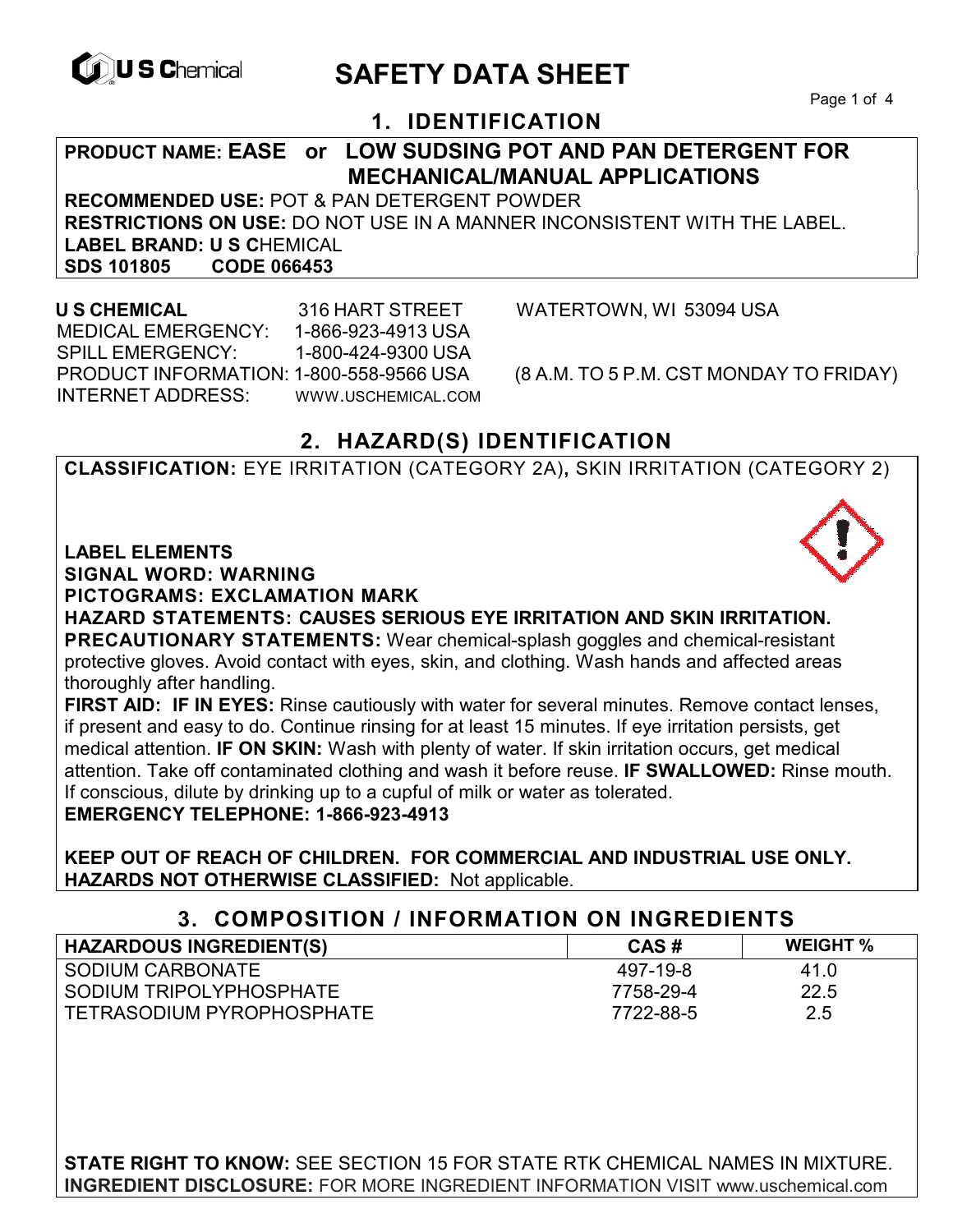# **4. FIRST-AID MEASURES** Page 2 of 4

**IF IN EYES:** RINSE CAUTIOUSLY WITH WATER FOR SEVERAL MINUTES. REMOVE CONTACT LENSES, IF PRESENT AND EASY TO DO. CONTINUE RINSING FOR AT LEAST 15 MINUTES. IF EYE IRRITATION PERSISTS, GET MEDICAL ATTENTION.

**IF ON SKIN:** WASH WITH PLENTY OF WATER. IF SKIN IRRITATION OCCURS, GET MEDICAL ATTENTION. TAKE OFF CONTAMINATED CLOTHING AND WASH IT BEFORE REUSE. **IF SWALLOWED:** RINSE MOUTH. IF CONSCIOUS, DILUTE BY DRINKING UP TO A CUPFUL OF MILK OR WATER AS TOLERATED.

**IF INHALED:** NO SPECIFIC FIRST AID MEASURES ARE REQUIRED. **EMERGENCY TELEPHONE: 1-866-923-4913** 

**MOST IMPORTANT SYMPTOMS / EFFECTS:** CAUSES SERIOUS EYE IRRITATION AND SKIN IRRITATION.

**MEDICAL CONDITIONS AGGRAVATED:** NONE KNOWN. **NOTE TO PHYSICIAN:** CALL 1-866-923-4913 FOR EXPOSURE MANAGEMENT ASSISTANCE.

# **5. FIRE-FIGHTING MEASURES**

**CHEMICAL HAZARDS:** EYE AND SKIN IRRITATION. NON-FLAMMABLE. **COMBUSTION PRODUCT HAZARDS:** OXIDES OF CARBON AND OTHER FUMES. **METHODS:** SELECT EXTINGUISHER AND METHODS BASED ON FIRE SIZE AND TYPE. **EQUIPMENT:** WEAR SCBA AND FULL PROTECTIVE GEAR AS CONDITIONS WARRANT. **NFPA RATING:** HEALTH-2/FLAMMABILITY-0/ INSTABILITY-0/SPECIAL HAZARD-N.AP. **SUITABLE EXTINGUISHERS:** WATER, DRY CHEMICAL, CO2 OR FOAM SUITABLE FOR FIRE. **UNSUITABLE EXTINGUISHERS:** NO RESTRICTIONS BASED ON CHEMICAL HAZARDS.

# **6. ACCIDENTAL RELEASE MEASURES**

**PERSONAL PRECAUTIONS:** EVACUATE UNPROTECTED PERSONNEL FROM AREA. WEAR PERSONAL PROTECTION. RUBBER BOOTS RECOMMENDED. SEE SECTION 8. VENTILATE AREA IF NEEDED. BE CAREFUL NOT TO SLIP. WASH THOROUGHLY AFTER CLEAN-UP. **ENVIRONMENTAL PRECAUTIONS:** PREVENT SPILL FROM ENTERING DRAIN, STORM SEWER OR SURFACE WATERWAY. PREVENT WATER AND SOIL CONTAMINATION. **CLEAN-UP METHODS:** CAREFULLY SWEEP UP AND SHOVEL INTO DRY LABELED CONTAINERS WITHOUT RAISING DUST. MOVE CONTAINERS OUT OF SPILL AREA. AFTER SPILL COLLECTION, FLUSH AREA WITH WATER AND FOLLOW WITH NORMAL CLEAN-UP PROCEDURES.

# **7. HANDLING AND STORAGE**

**HANDLING:** FOLLOW ALL LABEL DIRECTIONS. INSTRUCT PERSONNEL ABOUT PROPER USE, HAZARDS, PRECAUTIONS, AND FIRST AID MEASURES. AVOID CONTACT WITH EYES, SKIN AND CLOTHING. TAKE OFF CONTAMINATED CLOTHING AND WASH IT BEFORE REUSE. DO NOT TASTE OR SWALLOW. PRODUCT RESIDUE MAY REMAIN ON OR IN EMPTY CONTAINERS. HANDLE CAREFULLY TO AVOID DAMAGING CONTAINER. **STORAGE:** KEEP CONTAINER CLOSED WHEN NOT IN USE. STORAGE AT AMBIENT TEMPERATURES IN A DRY AREA OUT OF DIRECT SUNLIGHT. ROTATE STOCK REGULARLY. KEEP AWAY FROM FOOD AND DRINK. KEEP OUT OF REACH OF CHILDREN.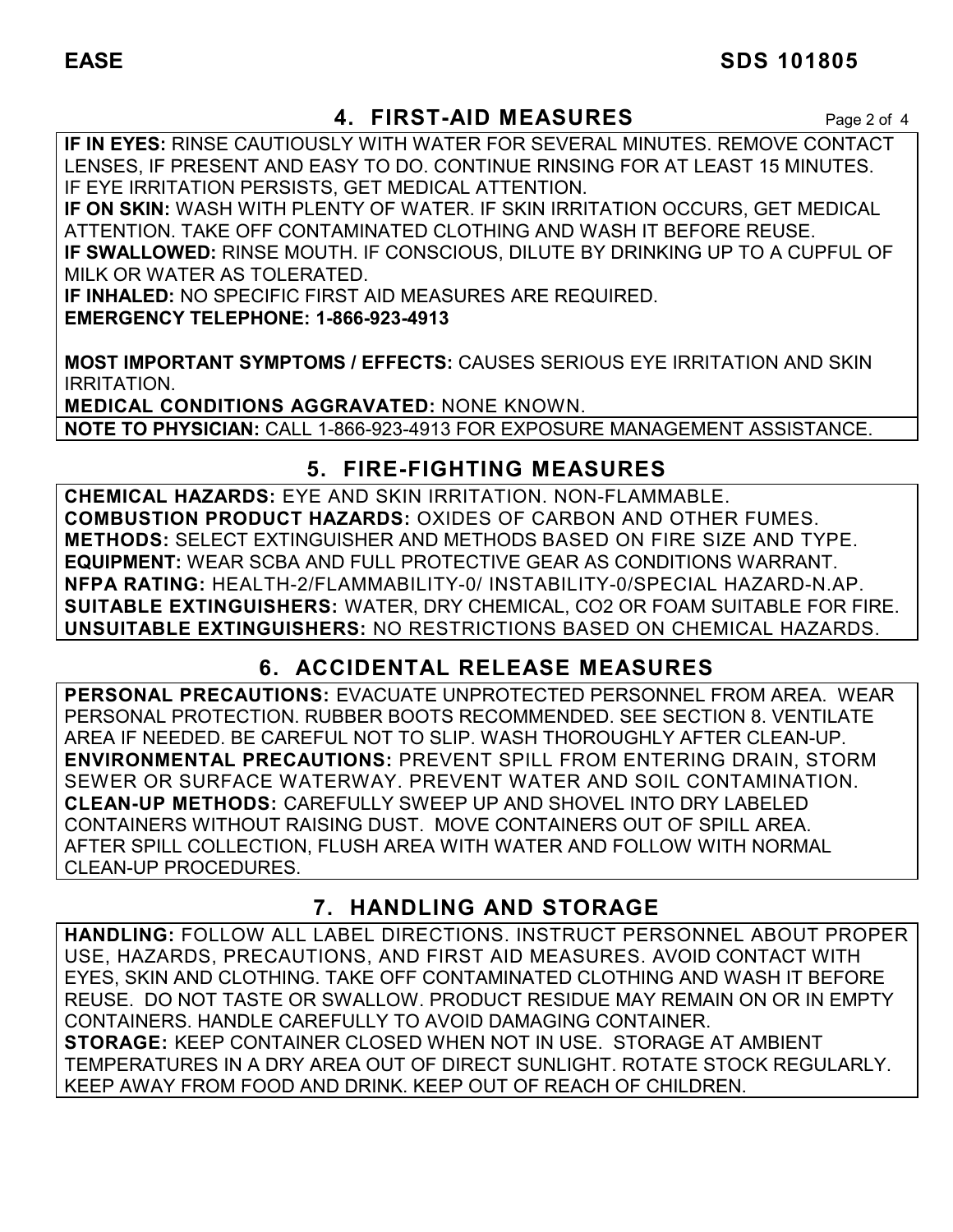# **EASE** SDS 101805

#### **8. EXPOSURE CONTROLS / PERSONAL PROTECTION** Page 3 of 4

**EXPOSURE LIMITS:** SODIUM CARBONATE = NONE SODIUM TRIPOLYPHOSPHATE = NONE TETRASODIUM PYROPHOSPHATE = NONE **ENGINEERING CONTROLS:** GENERAL ROOM VENTILATION IS TYPICALLY ADEQUATE.

#### **PERSONAL PROTECTION**

**EYES:** CHEMICAL-SPLASH SAFETY GOGGLES.

**HANDS:** CHEMICAL-RESISTANT PROTECTIVE GLOVES (NITRILE, NEOPRENE OR RUBBER). **RESPIRATORY:** WEAR DUST MASK IF HANDLING CREATES AIR-BORNE DUST.

**FEET:** PROTECTIVE EQUIPMENT NOT REQUIRED.

**BODY:** PROTECTIVE EQUIPMENT NOT REQUIRED.

**HYGIENE MEASURES:** HANDLE IN ACCORDANCE WITH GOOD INDUSTRIAL HYGIENE AND SAFETY PRACTICE. TAKE OFF CONTAMINATED CLOTHING AND WASH IT BEFORE RE-USE. WASH HANDS AND AFFECTED AREAS THOROUGHLY AFTER HANDLING.

# **9. PHYSICAL AND CHEMICAL PROPERTIES**

| <b>APPEARANCE: WHITE POWDER</b>        |
|----------------------------------------|
| <b>ODOR: NONE</b>                      |
| <b>pH CONCENTRATE: N.AP.</b>           |
| pH READY-TO-USE: N.AP.                 |
| pH @ USE DILUTION: ABOVE 10.0          |
| <b>PHYSICAL STATE: GRANULAR POWDER</b> |
| <b>RELATIVE DENSITY (WATER): N.AV.</b> |
| <b>SOLUBILITY (WATER): MODERATE</b>    |
| <b>VAPOR PRESSURE: N.AV.</b>           |
| <b>VAPOR DENSITY: N. AV.</b>           |
| VISCOSITY: N.AP.                       |

**AUTO-IGNITION TEMPERATURE:** N.AV. **DECOMPOSITION TEMPERATURE:** N.AV. **EXPLOSIVE LIMITS (LEL/UEL):** NONE **EVAPORATION RATE:** N.AV. **FLAMMABILITY (SOLID, GAS):** N.AP. **FLASH POINT:** NONE **INITIAL BOILING POINT/RANGE:** N.AV. **MELTING POINT/FREEZING POINT:** N.AV. **ODOR THRESHOLD:** N.AV. **PARTITION COEFF. (N-OCTANOL/WATER):** N.AV **OTHER:** N.AV.

# **10. STABILITY AND REACTIVITY**

**REACTIVITY:** NO HAZARD. **CHEMICAL STABILITY:** STABLE. **POSSIBILITY OF HAZARDOUS REACTIONS:** NONE KNOWN. WILL NOT POLYMERIZE. **CONDITIONS TO AVOID: TEMPERATURES ABOVE 120°F (49°C) AND HIGH HUMIDITY. MATERIALS TO AVOID:** DIRECT MIXING WITH OTHER CHEMICALS. MIX ONLY WITH WATER. **HAZARDOUS DECOMPOSITION PRODUCTS:** NONE UNDER NORMAL CONDITIONS.

# **11. TOXICOLOGICAL INFORMATION**

**ROUTES OF EXPOSURE:** EYES, SKIN, INGESTION, INHALATION. **INFORMATION ON ROUTES OF EXPOSURE:** NO LC50/LD50 TEST DATA ON MIXTURE. **ACUTE EFFECTS /SYMPTOMS** 

 **EYES:** CAUSES SERIOUS EYE IRRITATION. MAY CAUSE PAIN, REDNESS AND WATERING. **SKIN:** CAUSES SKIN IRRITATION. MAY CAUSE DISCOMFORT, DRYING AND REDNESS. **INGESTION:** MAY CAUSE IRRITATION, NAUSEA, VOMITING AND DIARRHEA. **INHALATION:** NONE KNOWN.

**CHRONIC / OTHER EFFECTS:** NO REPORTABLE GERM CELL MUTAGENS, SKIN SENSITIZERS, RESPIRATORY SENSITIZERS, REPRODUCTIVE TOXINS OR ASPIRATION HAZARDS. **SPECIFIC TARGET ORGANS (SINGLE/REPEATED):** NONE KNOWN.

**NUMERICAL MEASURES OF TOXICITY:** ATEmix (ORAL-RAT) = ABOVE 2000 MG / KG **CARCINOGENS:** NO REPORTABLE ACGIH, IARC, NTP, OR OSHA CARCINOGENS.